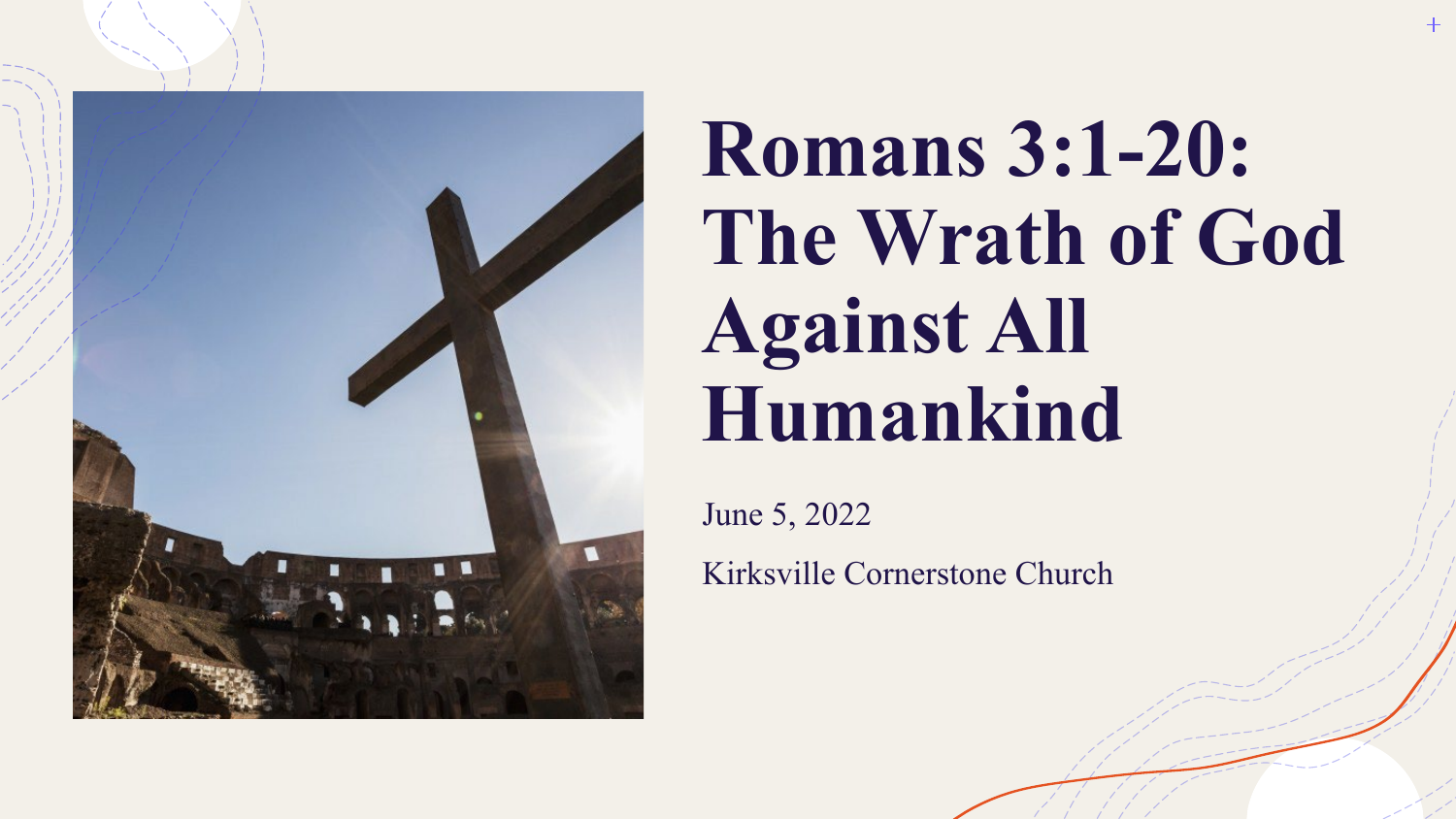#### Doctrine of Divine Revelation

+How does God reveal himself? +General (Divine) Revelation: +In Nature (externally) +In Conscience (internally) +Special (Divine) Revelation: +In the written *logos* (the Bible) +In the living *logos* (Jesus Christ) +In particular visions and dreams

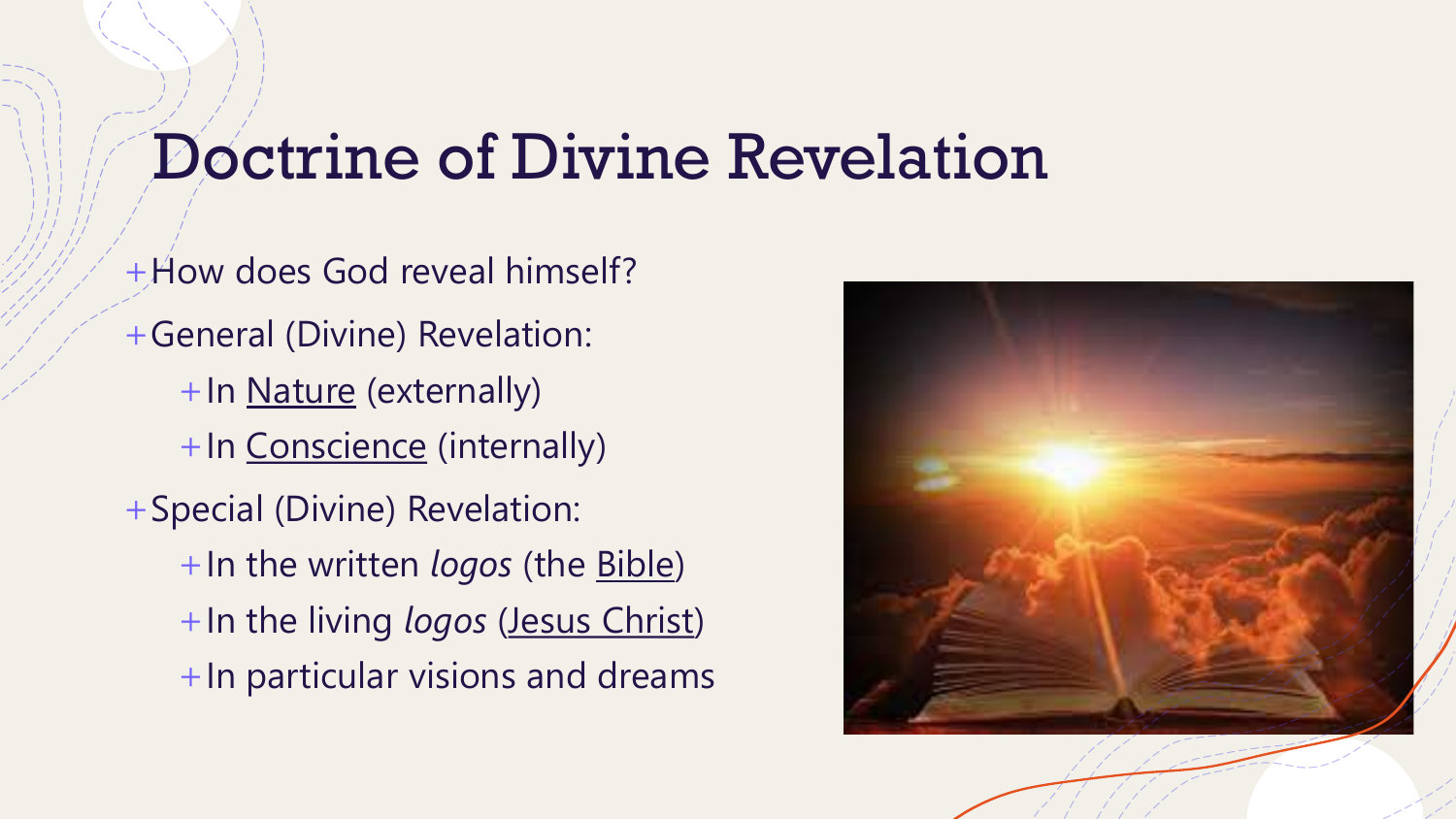#### Science as the study of general divine revelation…

- +Copernicus (1543) and the beginning of the scientific revolution.
- +Isaac Newton (*Principia Mathematica* 1687)
- +Galileo: observational astronomy.
- +Robert Boyle: the modern theory of intelligent design

+"Natural Philosophers" (or scientists) began to observe/conceive of the laws of nature as impressed upon nature from a creator.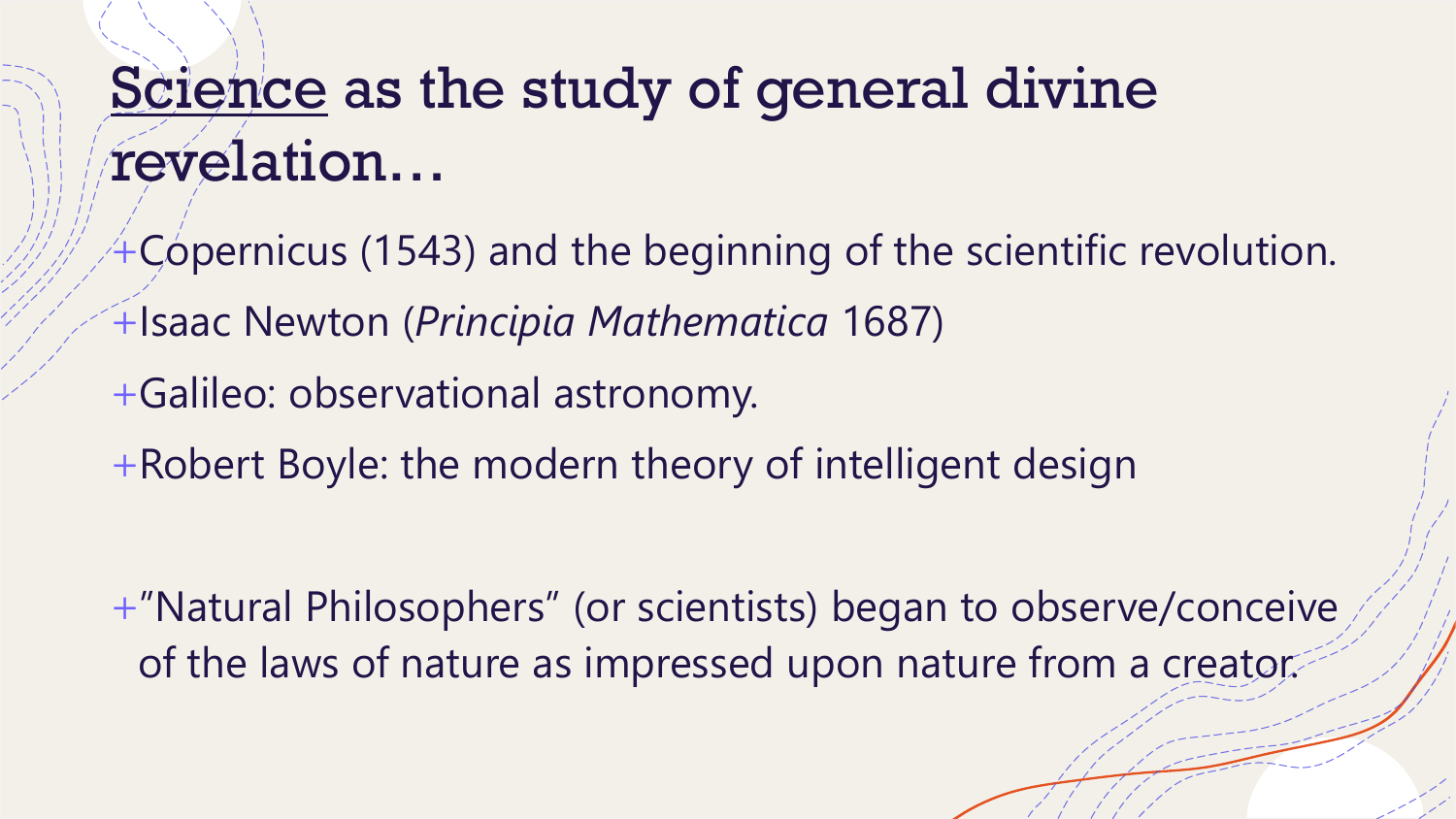# A Divorce of Religion and Science

+Charles Darwin (1809-1882): Biology/Theory of Evolution

+Karl Marx (1818-1883): Sociology/Socialism

+Sigmund Freud (1856-1939): Psychology/Psychoanalysis

+"Let God be true though everyone were a liar."



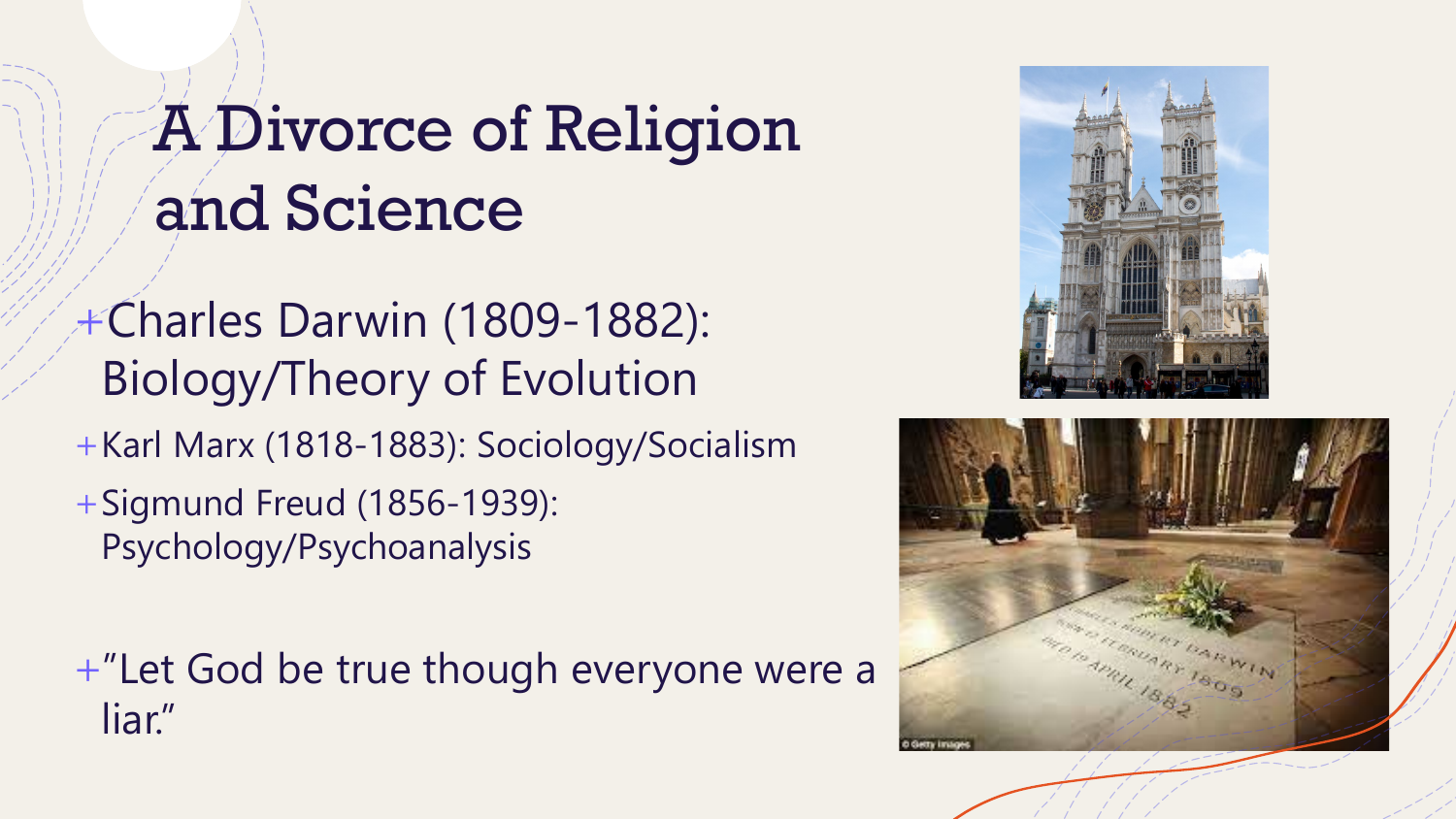## Chapters 1-3: The Wrath of God Against the Unrighteous

- $+$ The unrighteousness of humankind in which "God gave them up" to the lusts of their hearts, to dishonorable passions, and to a debased mind (Romans 1:18-32).
- +The hypocrisy of moralizers (Romans 2:1-16).
- +The self-righteousness of Jewish people that boast of God's law but break it (Romans 2:17-3:8)

Unless otherwise noted, all biblical passages referenced are in the *English Standard Version* (Wheaton, IL: Crossway, 2008).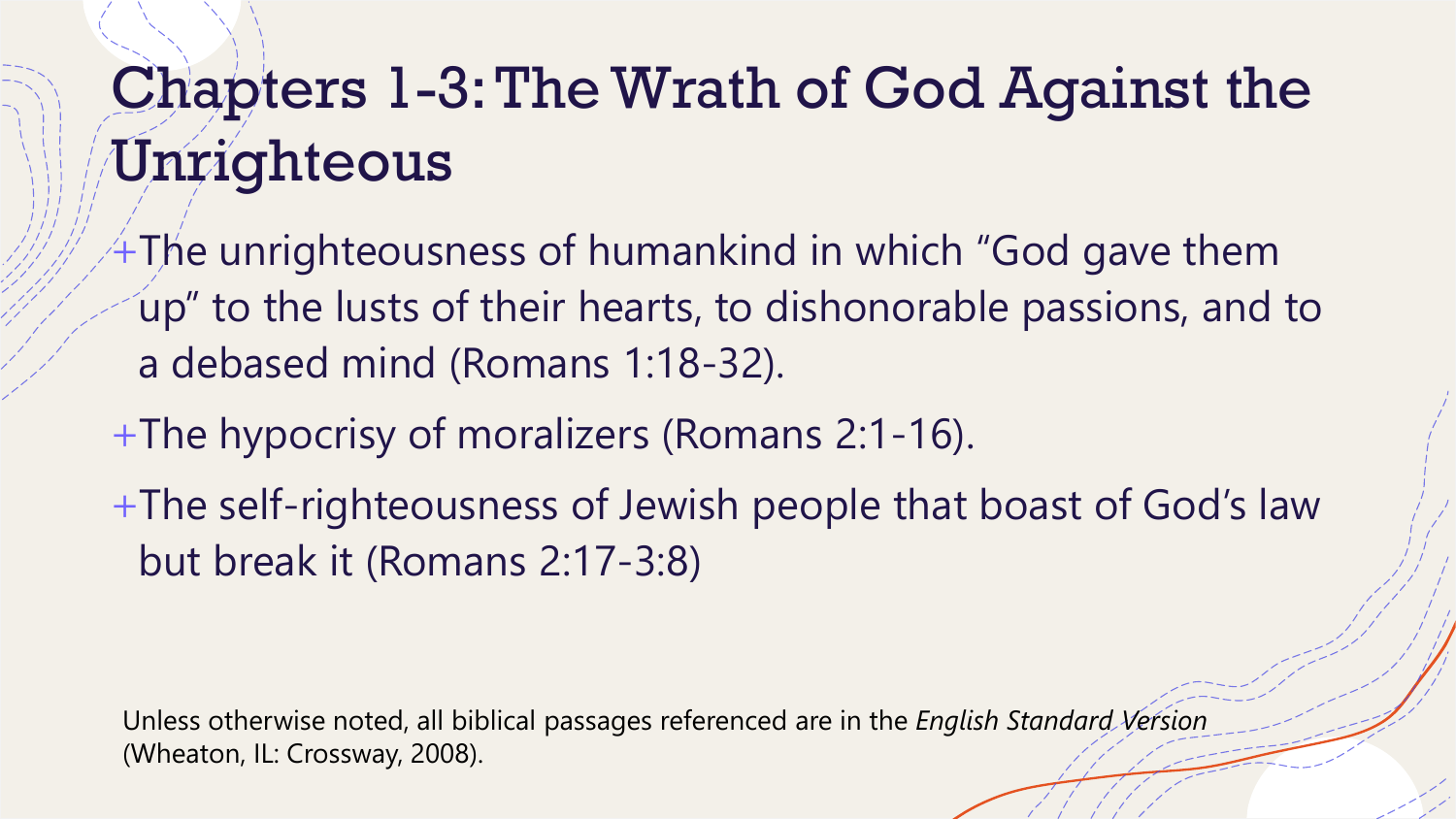**3**) Then what advantage has the Jew? Or what is the value of circumcision? **<sup>2</sup>** Much in every way. To begin with, the Jews were entrusted with the oracles of God. **<sup>3</sup>** What if some were unfaithful? Does their faithlessness nullify the faithfulness of God? **<sup>4</sup>** By no means! Let God be true though every one were a liar, as it is written,

"That you may be justified in your words, and prevail when you are judged."

**<sup>5</sup>** But if our unrighteousness serves to show the righteousness of God, what shall we say? That God is unrighteous to inflict wrath on us? (I speak in a human way.) **<sup>6</sup>** By no means! For then how could God judge the world? **<sup>7</sup>** But if through my lie God's truth abounds to his glory, why am I still being condemned as a sinner? **<sup>8</sup>** And why not do evil that good may come?—as some people slanderously charge us with saying. Their condemnation is just.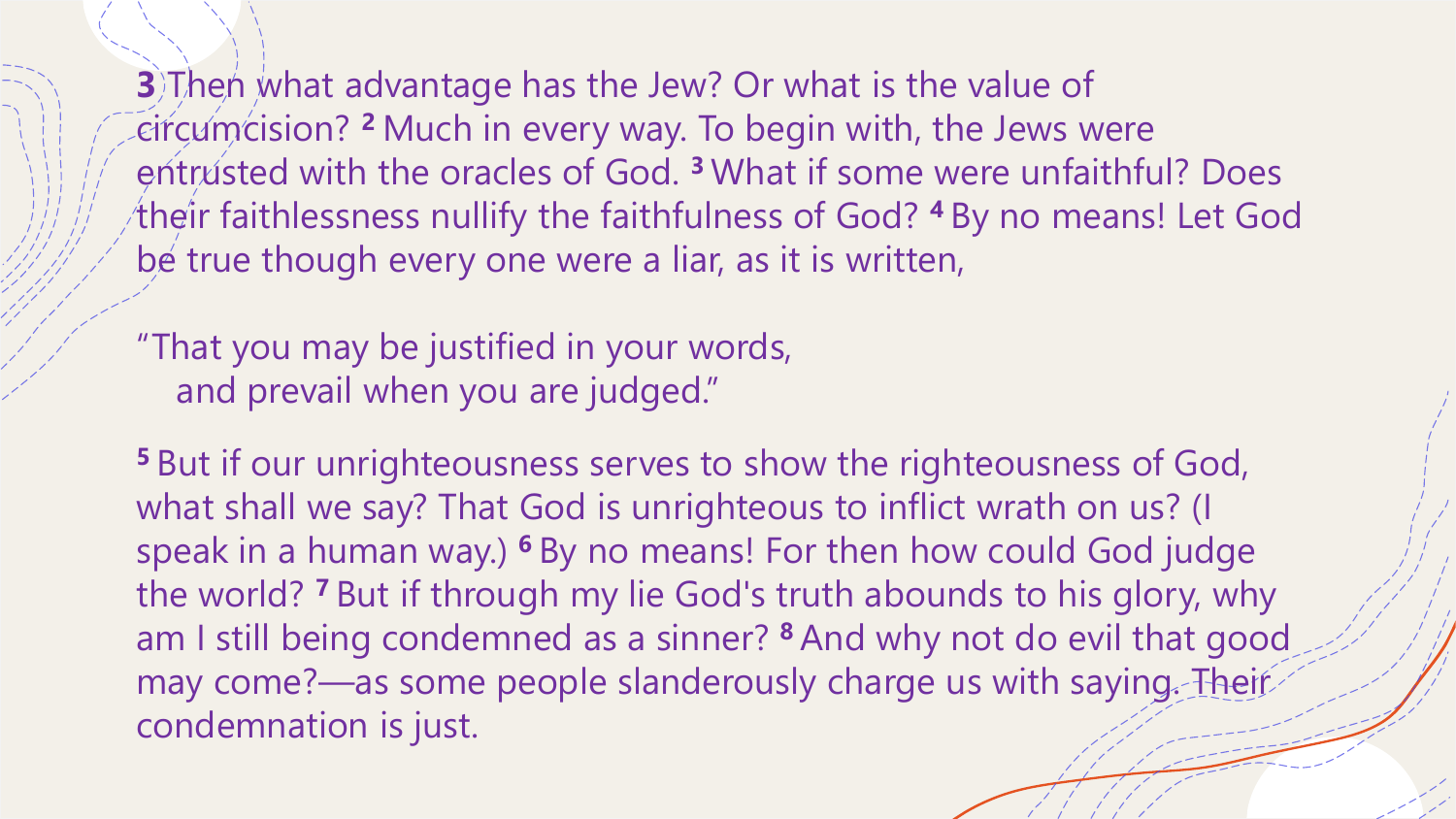## Paul uses a Greek philosophical tool as an apology.

4The "diatribe":

+Paul seeks to persuade an audience by debating an imaginary opponent(s).

+Paul raises hypothetical questions and responds/refutes them.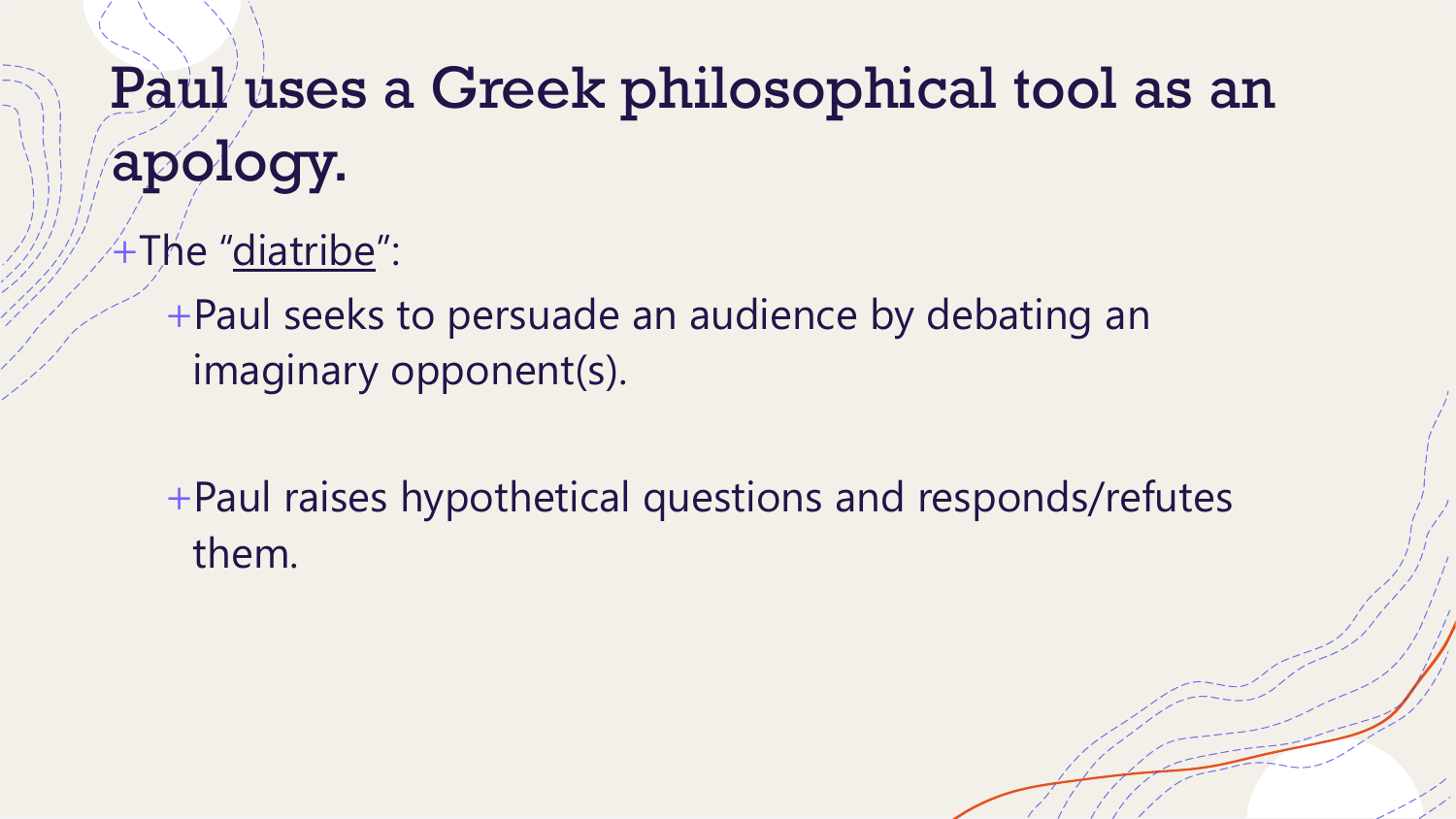## Verses 1-2

- +**3** Then what advantage has the Jew? Or what is the value of circumcision? **<sup>2</sup>** Much in every way. To begin with, the Jews were entrusted with the oracles of God.
- +*Objection 1: Paul's teaching undermines God's covenant with Jews.*  What benefit is being a Jew if the law/circumcision do not protect *against God's judgement?*
- +Paul's Response in verse 2: The Jews were the very custodians of God's Word revealed through the Old Testament. This bestows a privilege of responsibility… not security of salvation.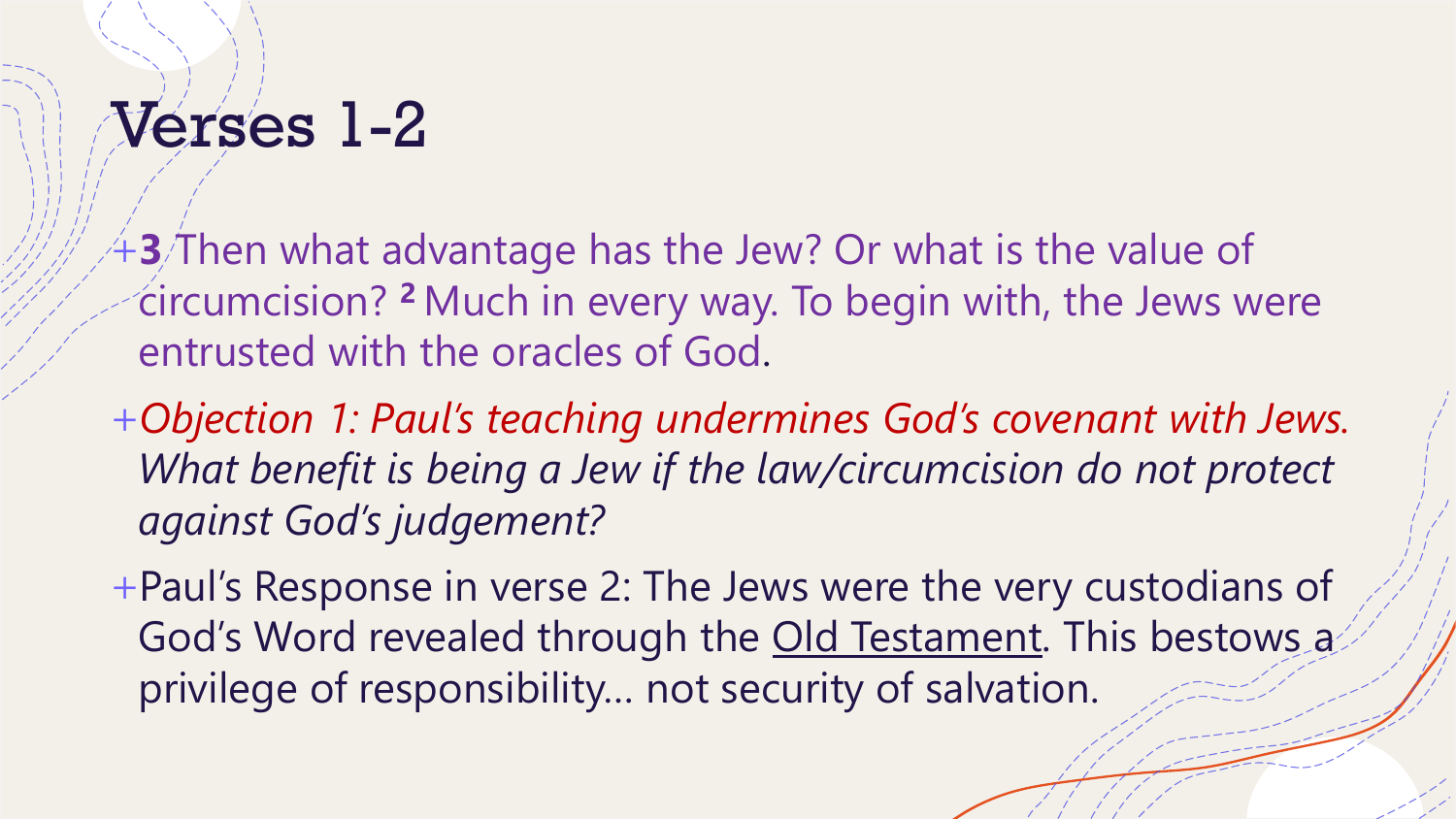#### Verses 3-4

- +**<sup>3</sup>** What if some were unfaithful? Does their faithlessness nullify the faithfulness of God? **<sup>4</sup>** By no means! Let God be true though every one were a liar, as it is written, "That you may be justified in your words, and prevail when you are judged."
- +*Objection 2: Paul's teaching nullifies the faithfulness of God. (Uses a play on the Greek word for faith:* pistis, episteuthesan, epistesan, apistia)
- +Paul's Response: An emphatic/violent response similar to "not on your life!" (*mē genoito,* "by no means!").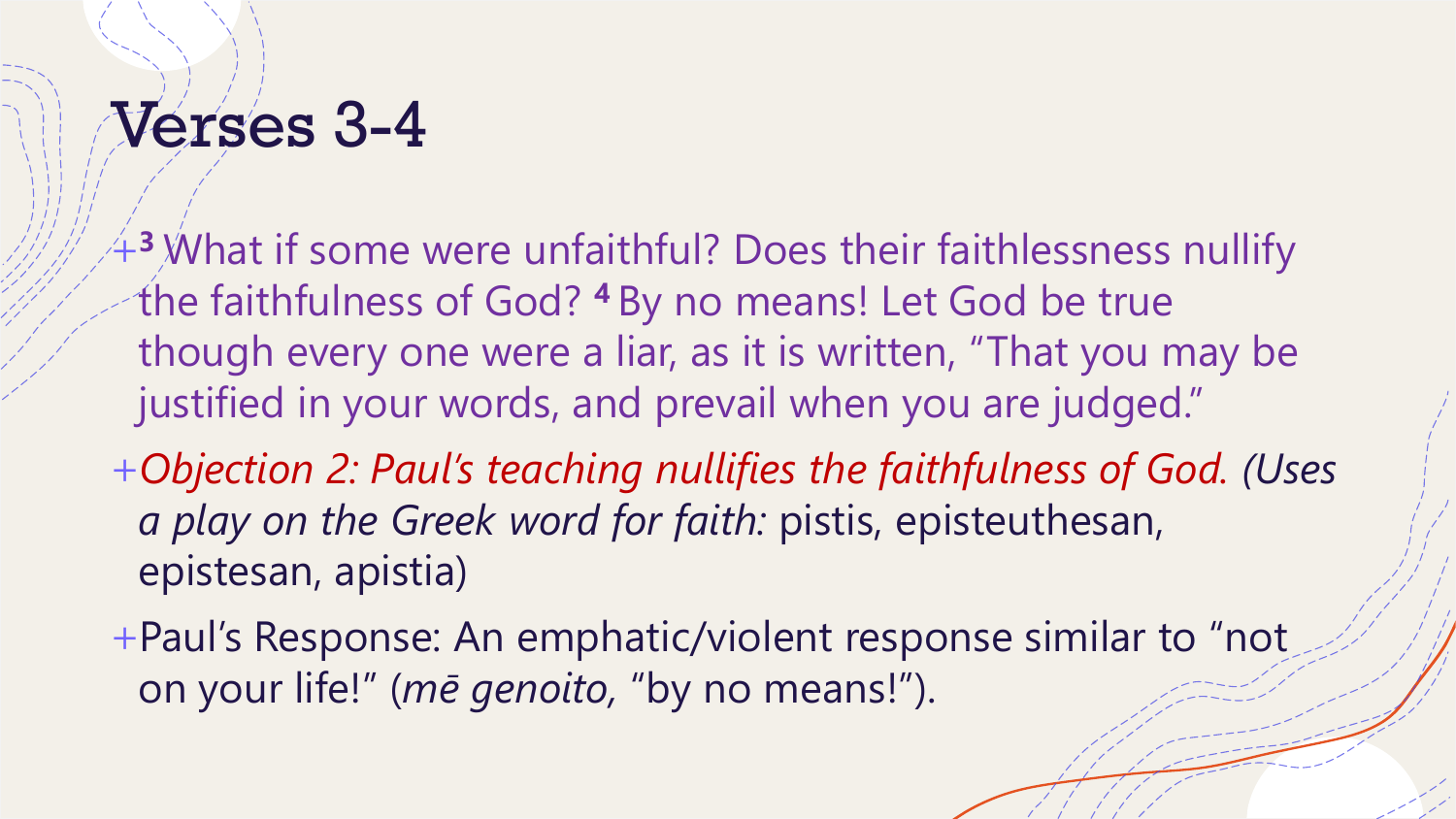## Verse 4

- +Paul's response: *Let God be true though every one were a liar,* 
	- +\*\*These two propositions are the primary axioms (self-evidently true) of Christian philosophy.
	- + Let God be true: accurate, exact, straight
	- +Everyone is a liar. References Psalm 116:11 "I said in my alarm, all mankind are liars."
- +as it is written, "That you may be justified in your words, and prevail when you are judged."
	- +Reference to Daniel in Psalm 51:4.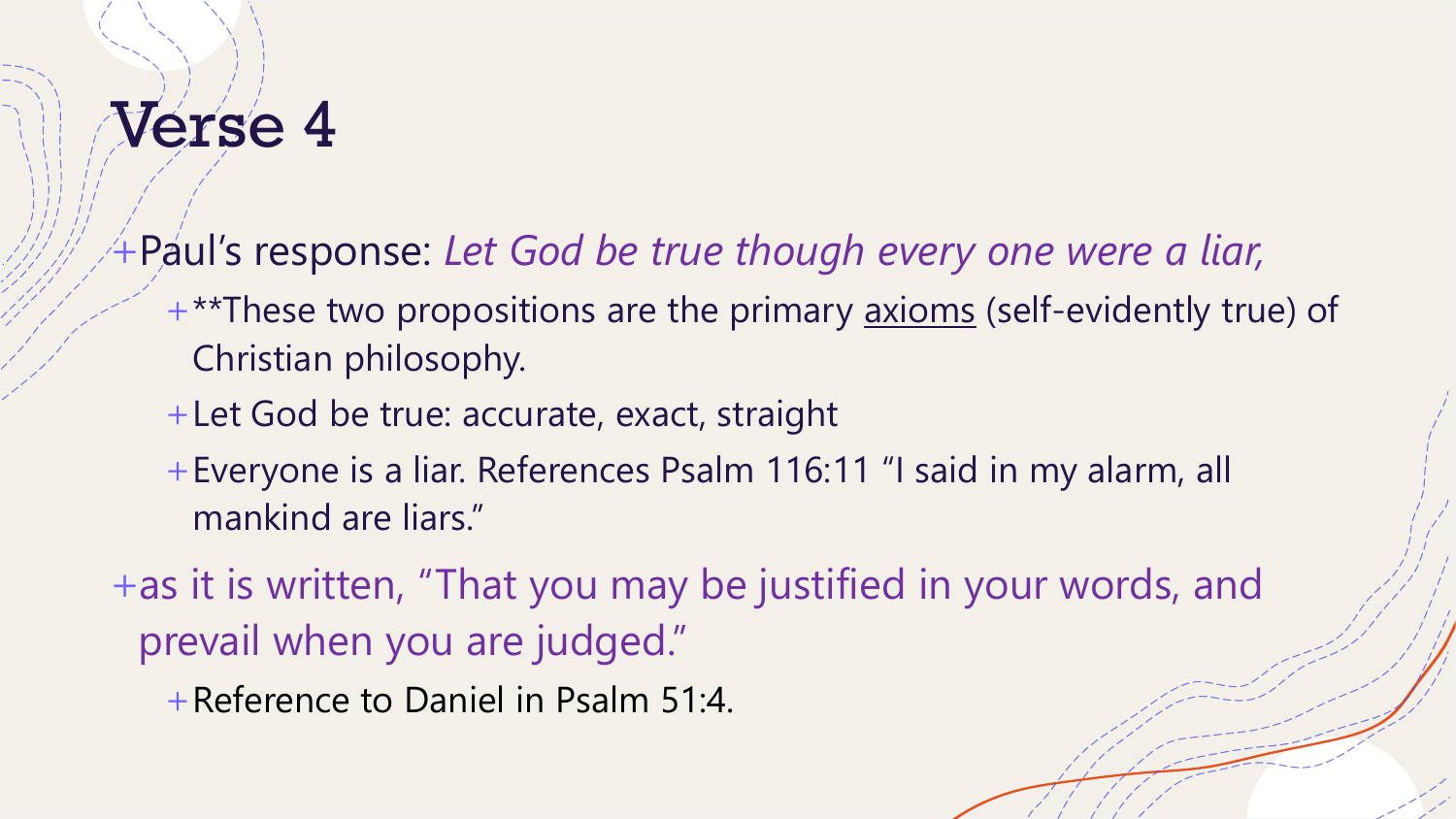#### Verses 5-6

- +**<sup>5</sup>** But if our unrighteousness serves to show the righteousness of God, what shall we say? That God is unrighteous to inflict wrath on us? (I speak in a human way.) **<sup>6</sup>** By no means! For then how could God judge the world?
- +*Objection 3: Paul's teaching impugns God's justice.*
- +Paul's Response: Is Paul embarrassed by the objection and allows for a qualification (I speak in a human was)? Paul counters that God is the self-evidently the universal judge (Genesis 18:25).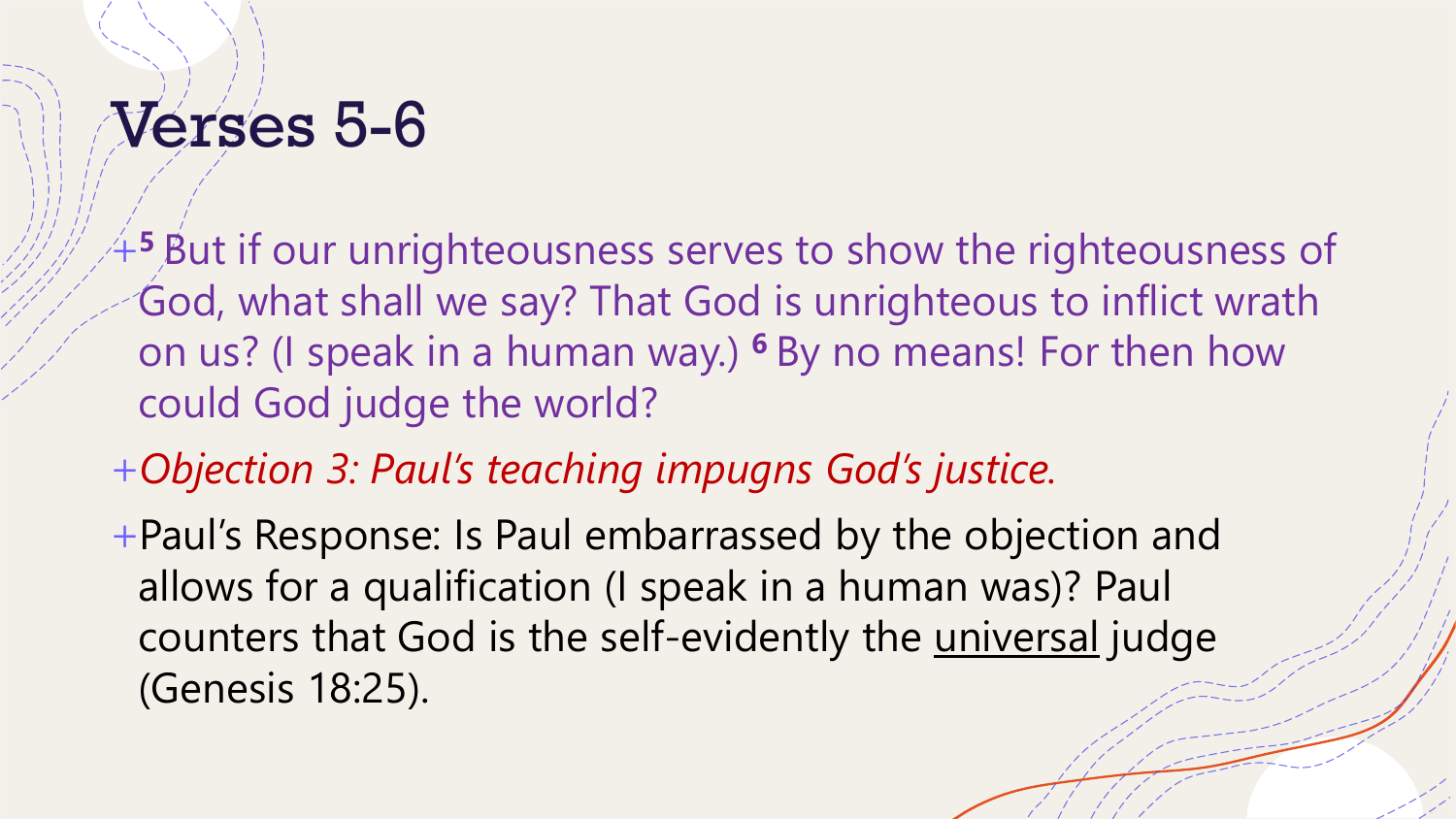#### Verses 7-8

- +**<sup>7</sup>** But if through my lie God's truth abounds to his glory, why am still being condemned as a sinner? <sup>8</sup> And why not do evil that good may come?—as some people slanderously charge us with saying. Their condemnation is just.
- +*Objection 4: Paul's antinomian teaching falsely promotes God's glory. Grace releases Christians from following the law.*
- +Paul's response: This is self-evidently perverse and doesn't warrant a direct answer. "Their condemnation is just." Utilitarianism is false: the ends *never* justify the means.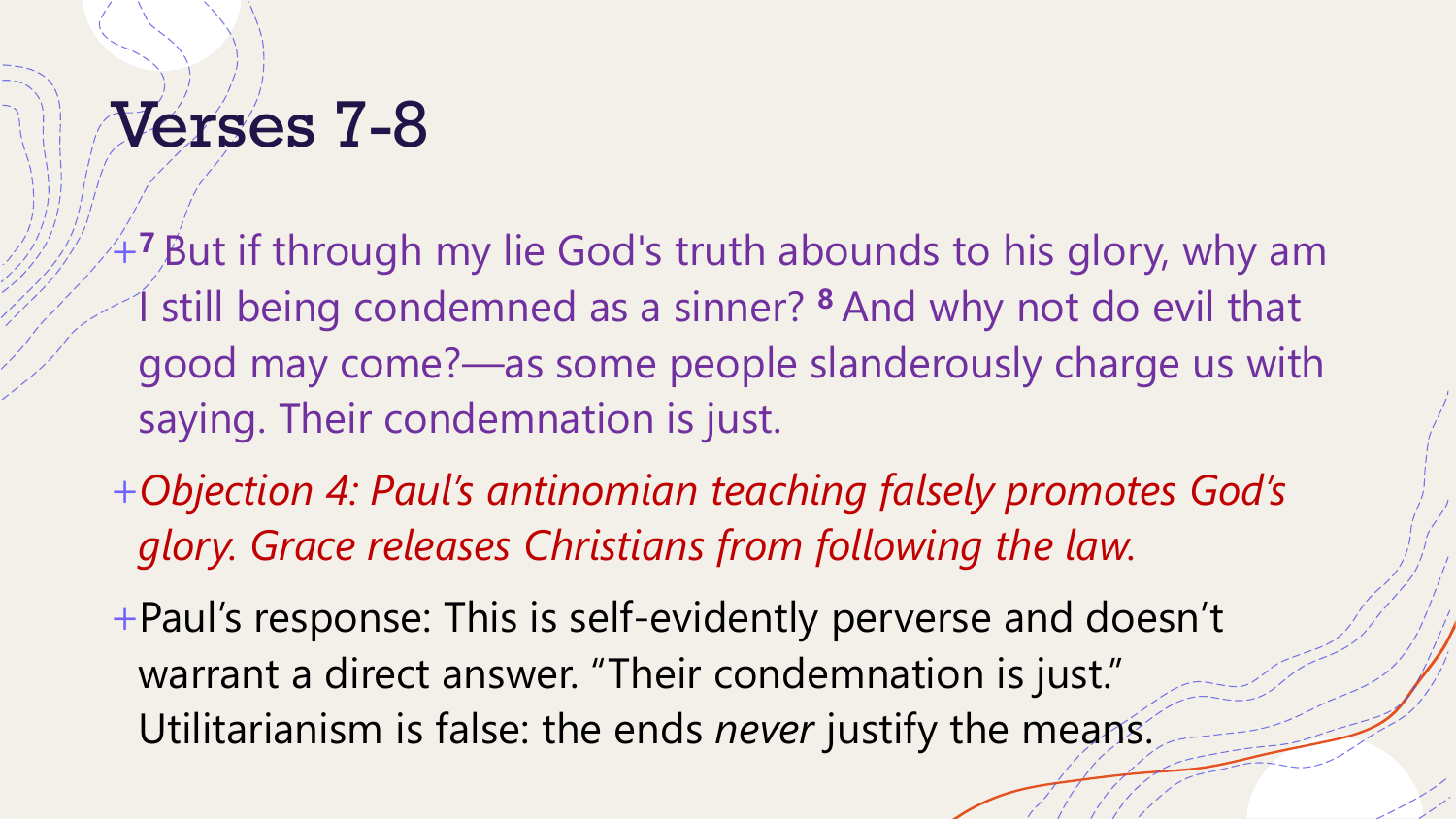<sup>9</sup> What then? Are we Jews any better off? No, not at all. For we have already charged that all, both Jews and Greeks, are under sin, <sup>10</sup> as it is written:

- 'Nóne is righteous, no, not one;
- 11 no one understands;
	- no one seeks for God.
- All have turned aside; together they have become worthless; no one does good,
	- not even one."
- **<sup>13</sup>** "Their throat is an open grave; they use their tongues to deceive." "The venom of asps is under their lips."
- **<sup>14</sup>** "Their mouth is full of curses and bitterness."
- **<sup>15</sup>** "Their feet are swift to shed blood;
- **<sup>16</sup>** in their paths are ruin and misery,
- **<sup>17</sup>** and the way of peace they have not known."
- **<sup>18</sup>** "There is no fear of God before their eyes."

<sup>19</sup> Now we know that whatever the law says it speaks to those who are under the law, so that every mouth may be stopped, and the whole world may be held accountable to God.<sup>20</sup> For by works of the law no human being will be justified in his sight, since through the law comes knowledge of sin.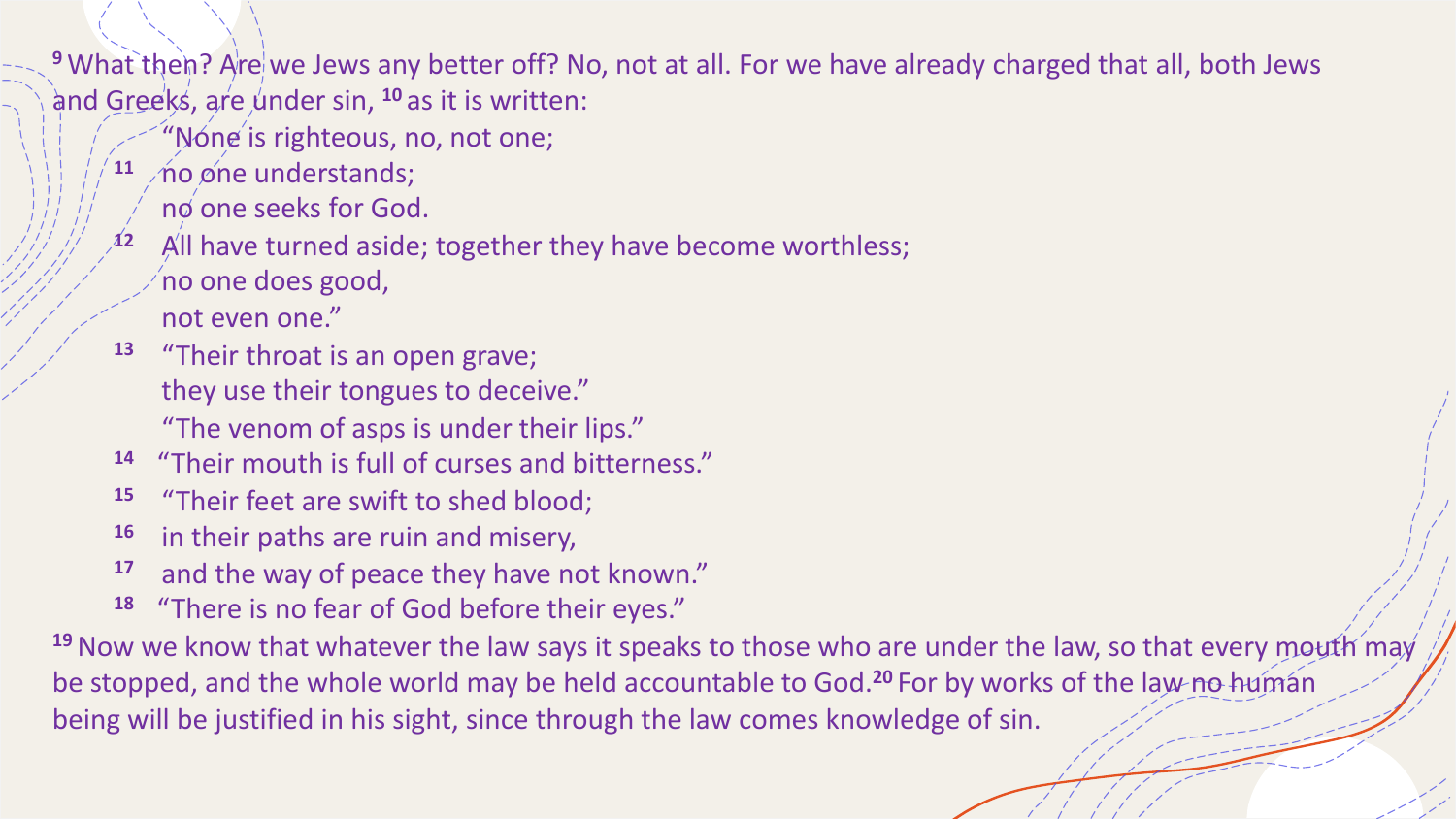#### Verses 9-10

+**<sup>9</sup>** What then? Are we Jews any better off? No, not at all. For we have already charged that all, both Jews and Greeks, are under sin, **<sup>10</sup>** as it is written: "None is righteous, no, not one; (Ecclesiastes 7:20)

- +Verses 9-20 provide a summary for the entirety of chapters 1-3:20.
- +All of humankind are guilty of sin and condemned before the righteousness of God.
- +This is not a contradiction of verse 2. Verse 2 refers to the benefit and responsibility of being a Jew. Verses 9-20 refer to the doctrine of *total depravity* of all of humankind.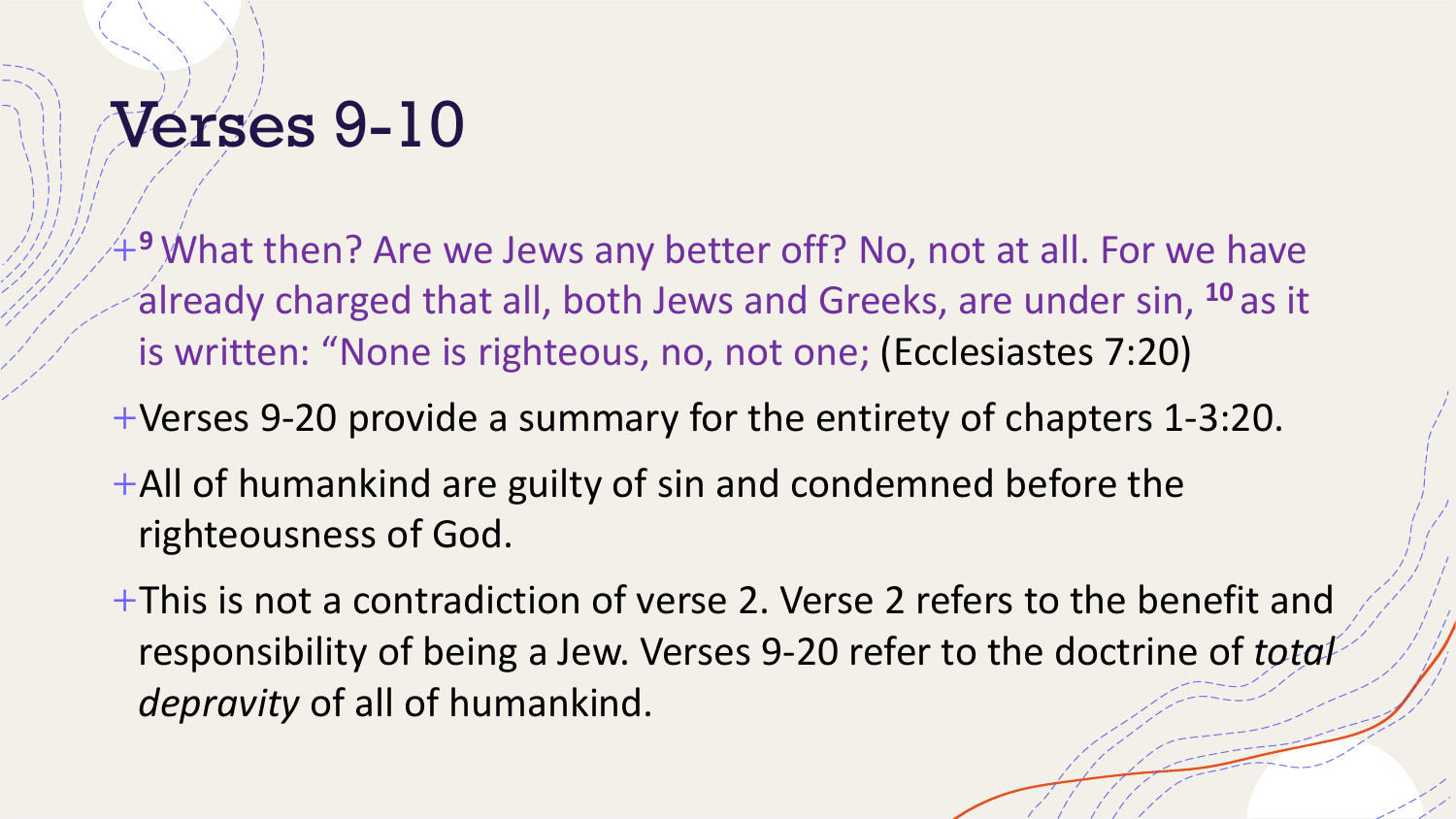#### Doctrine of Total Depravity

- $+$ There is a total  $EXTENT$  of corruption in everyone (every part: mind, body, and spirit). This does NOT mean by depravity by total DEGREE (every thought, act, deed, etc.)
- +Everyone has a sin nature and therefore, if given enough time, will commit sin.
- +**<sup>12</sup>** Therefore, just as sin came into the world through one man, and death through sin, and so death spread to all men because all sinned— (Romans 5:12).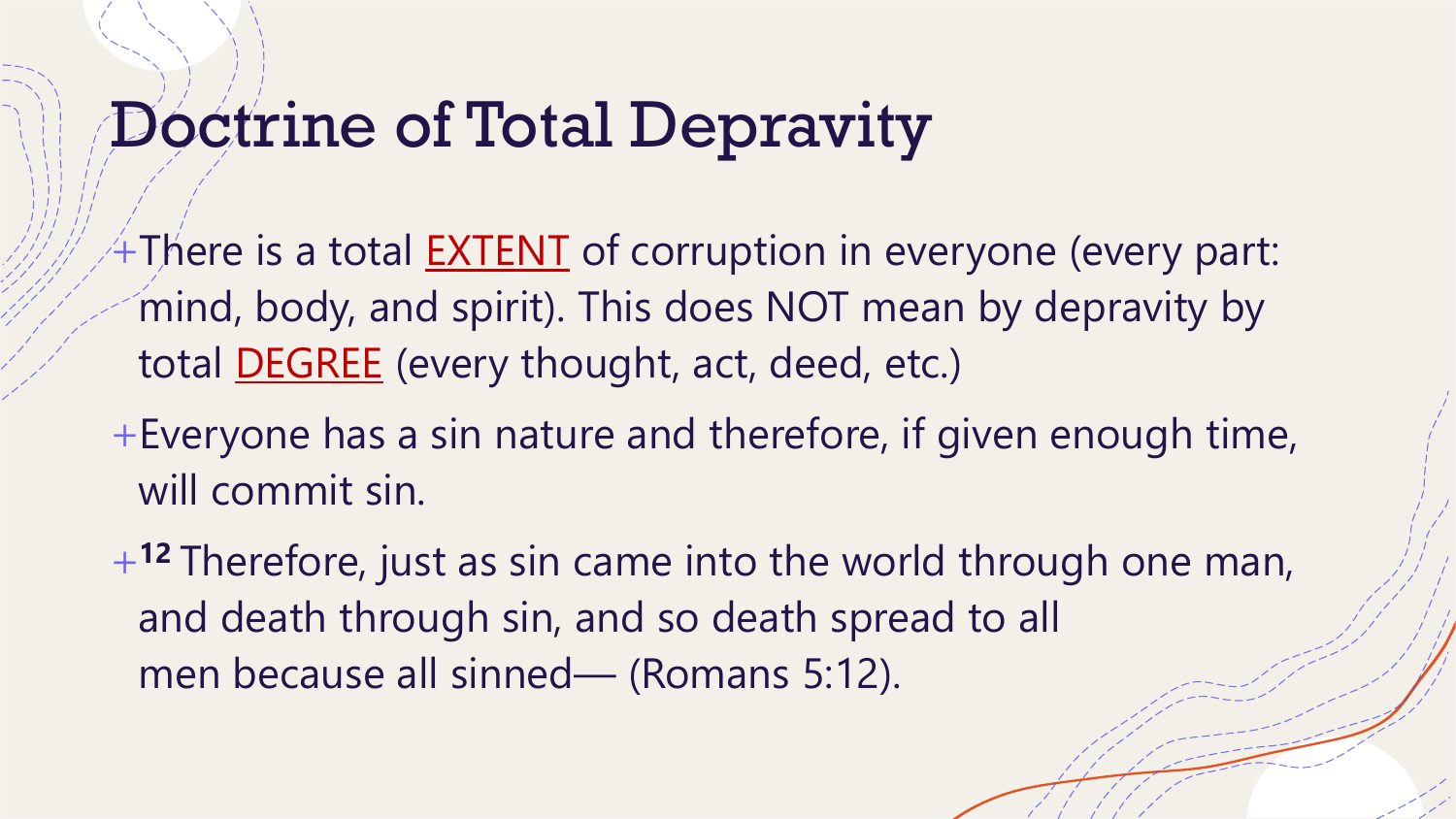#### Doctrine of Total Depravity

+"all of our righteous acts are like filthy rags" (Isaiah 64:6). +"The heart is deceitful and desperately sick…" (Jeremiah 17:9). +"even when we were dead in our trespasses" (Ephesian 2:5). +"There is a way that seems right to a man, but its end is the way to death" (Proverbs 14:12).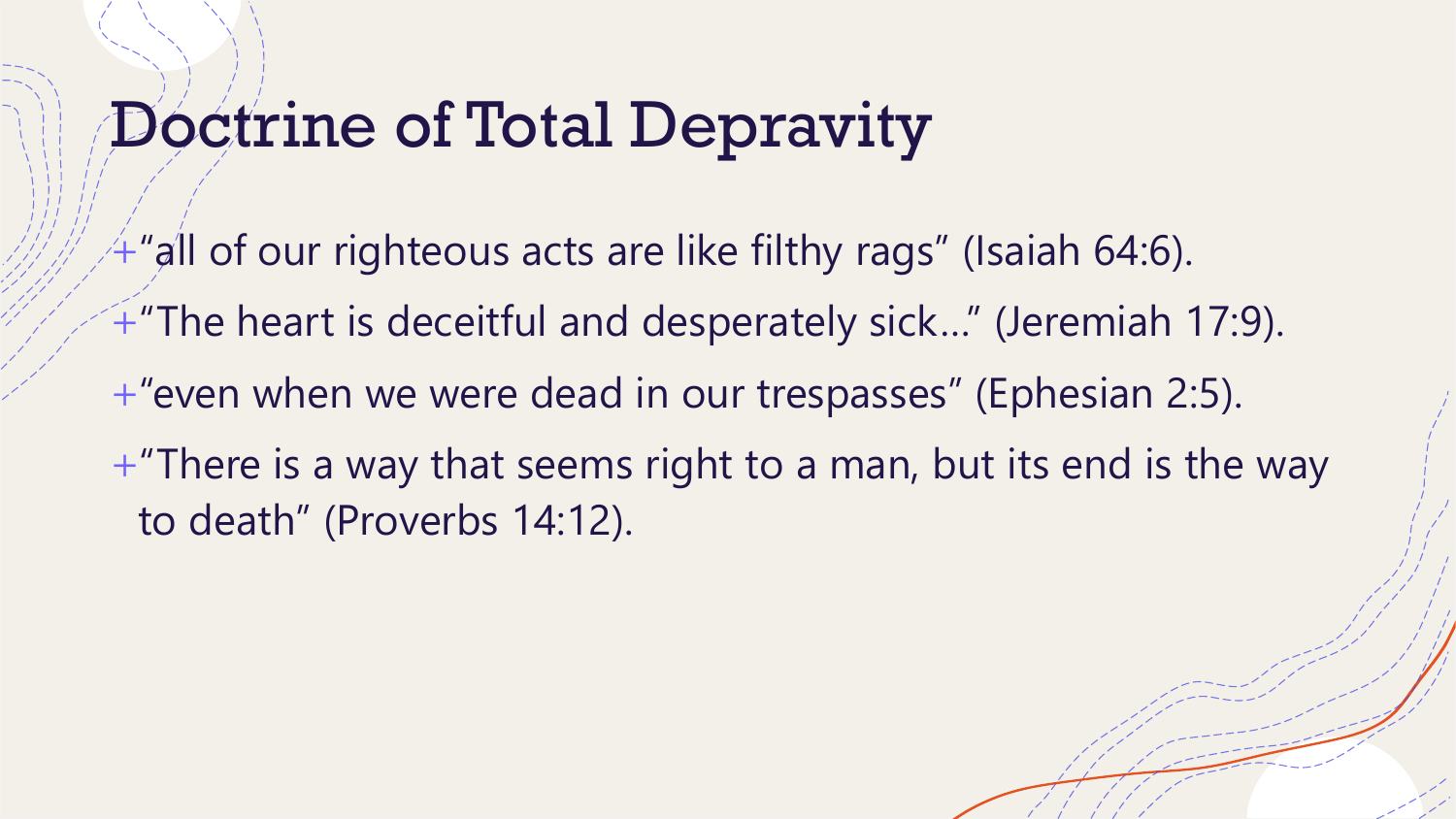#### Total Depravity: Two Views

+Non-Calvinist View: All goodness and rightness are from God. All good and right acts by individuals are in Response to Divine Revelation (RDR's). God allows for a free-will response to his general and special revelation. Individuals come to faith in response to the grace of God's revelation. The purpose of all revelation is to bring individuals to faith in Christ. So… God loves the world and allows whosoever to respond to the Resurrection by faith (John 3:16).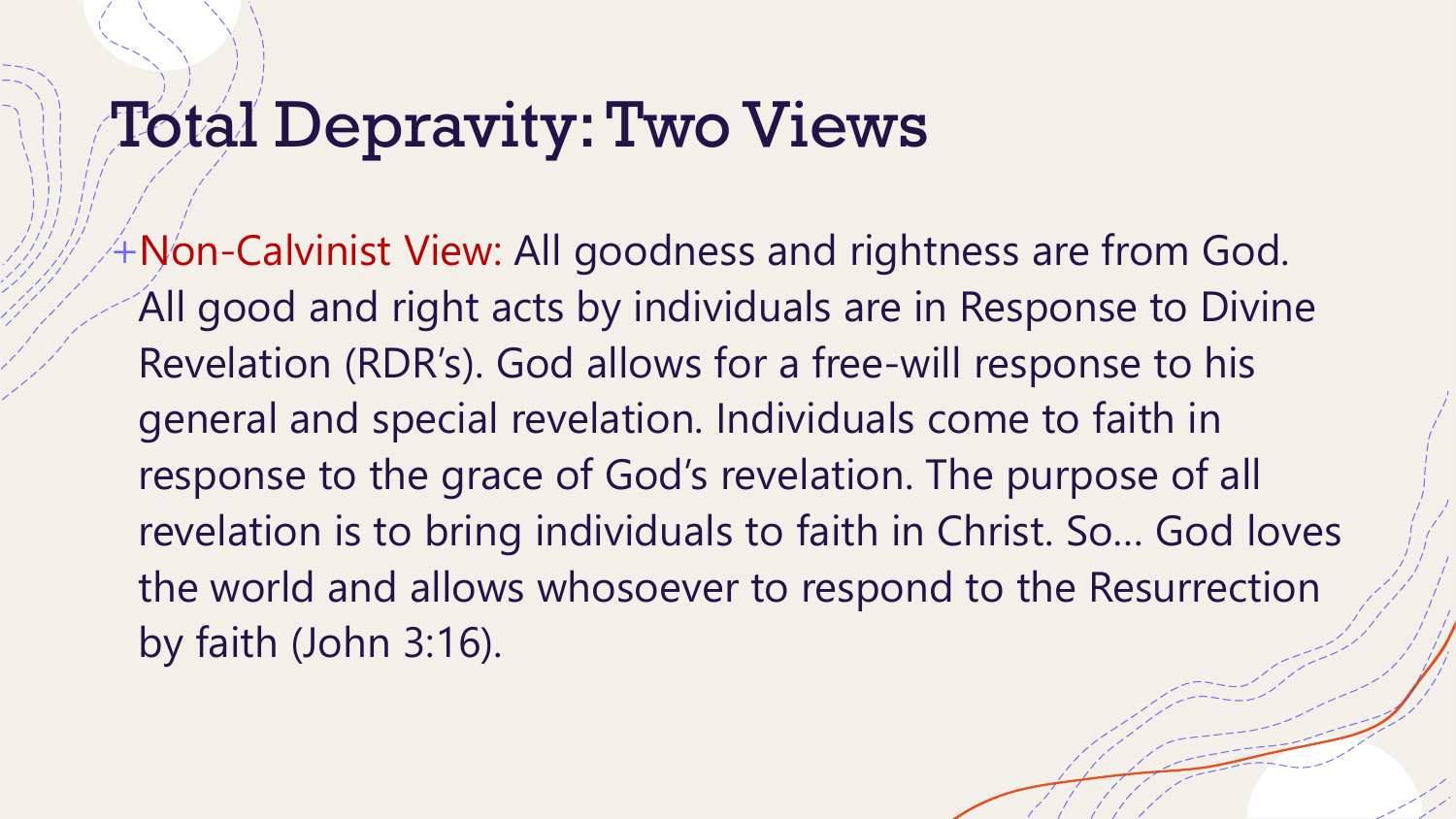#### Total Depravity: Two Views

+Calvinist View: No one can respond to God (total inability). This equates spiritual death with physical death. God must regenerate someone before they can have faith. Regeneration is irresistible and therefore so is faith in Jesus. Since salvation is irresistible, there is no chance of apostasy (turning from God/losing faith).

+Both views have implications on the doctrine of divine providence. Does God *causally determine* everything that happens? (More on this topic in chapter 9).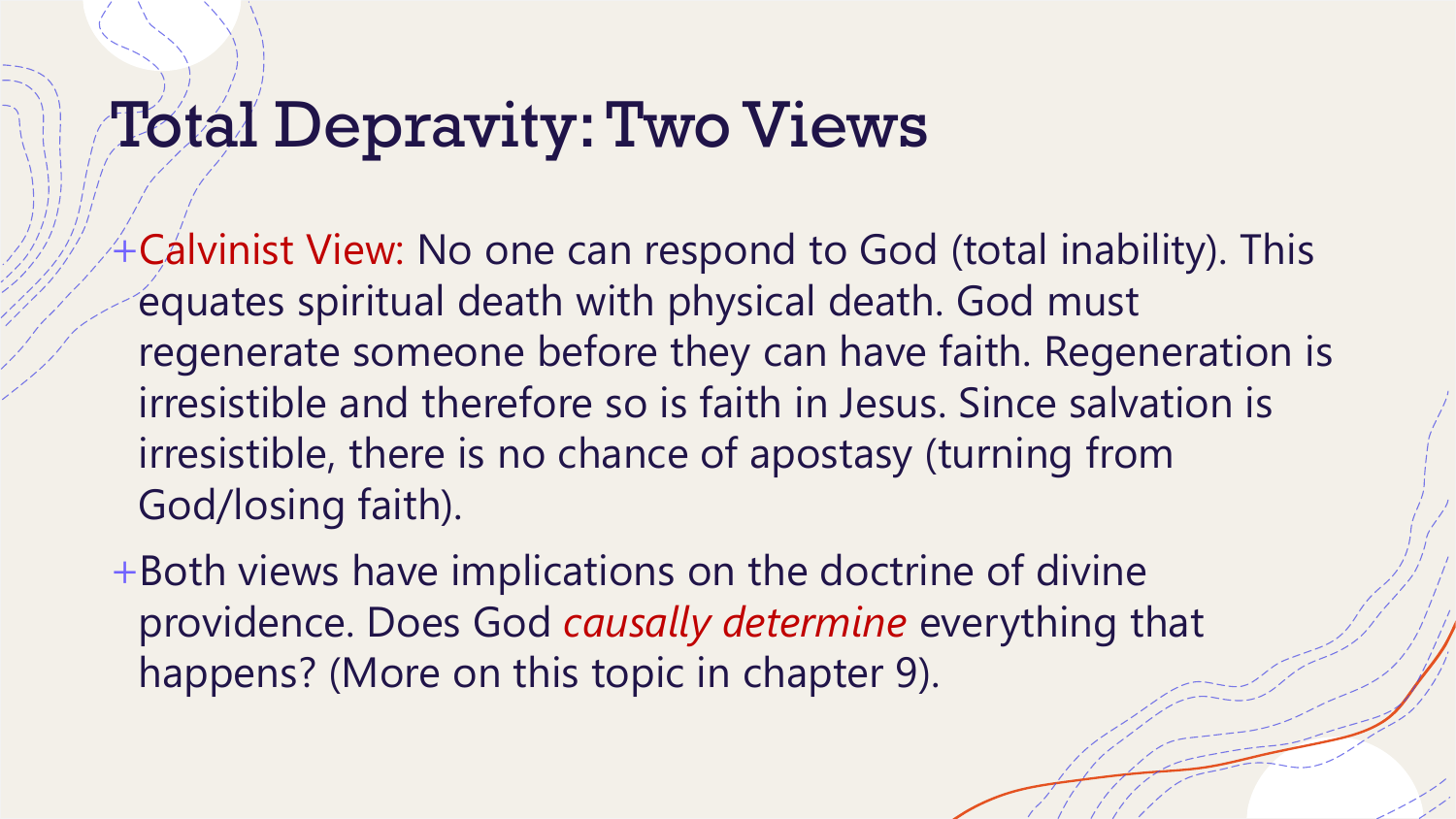#### Verses 11-18

- $+$  Common rabbinical practice of stringing passages together like pearls.
- +**<sup>11</sup>** no one understands; no one seeks for God. (Psalm 53:2)
- +**<sup>12</sup>** All have turned aside; together they have become worthless; no one does good, not even one." (Psalm 14:1-3 and Psalm 53:1-3)
- + **<sup>13</sup>** "Their throat is an open grave; they use their tongues to deceive." (Psalm 5:9) "The venom of asps is under their lips." (Psalm 140:3)
- +**<sup>14</sup>** "Their mouth is full of curses and bitterness." (Psalm 10:7)
- +**<sup>15</sup>** "Their feet are swift to shed blood; **<sup>16</sup>** in their paths are ruin and misery, <sup>17</sup> and the way of peace they have not known." (Isaiah 59:7, Proverbs 1:16)
- +**<sup>18</sup>** "There is no fear of God before their eyes." (Psalm 36:1)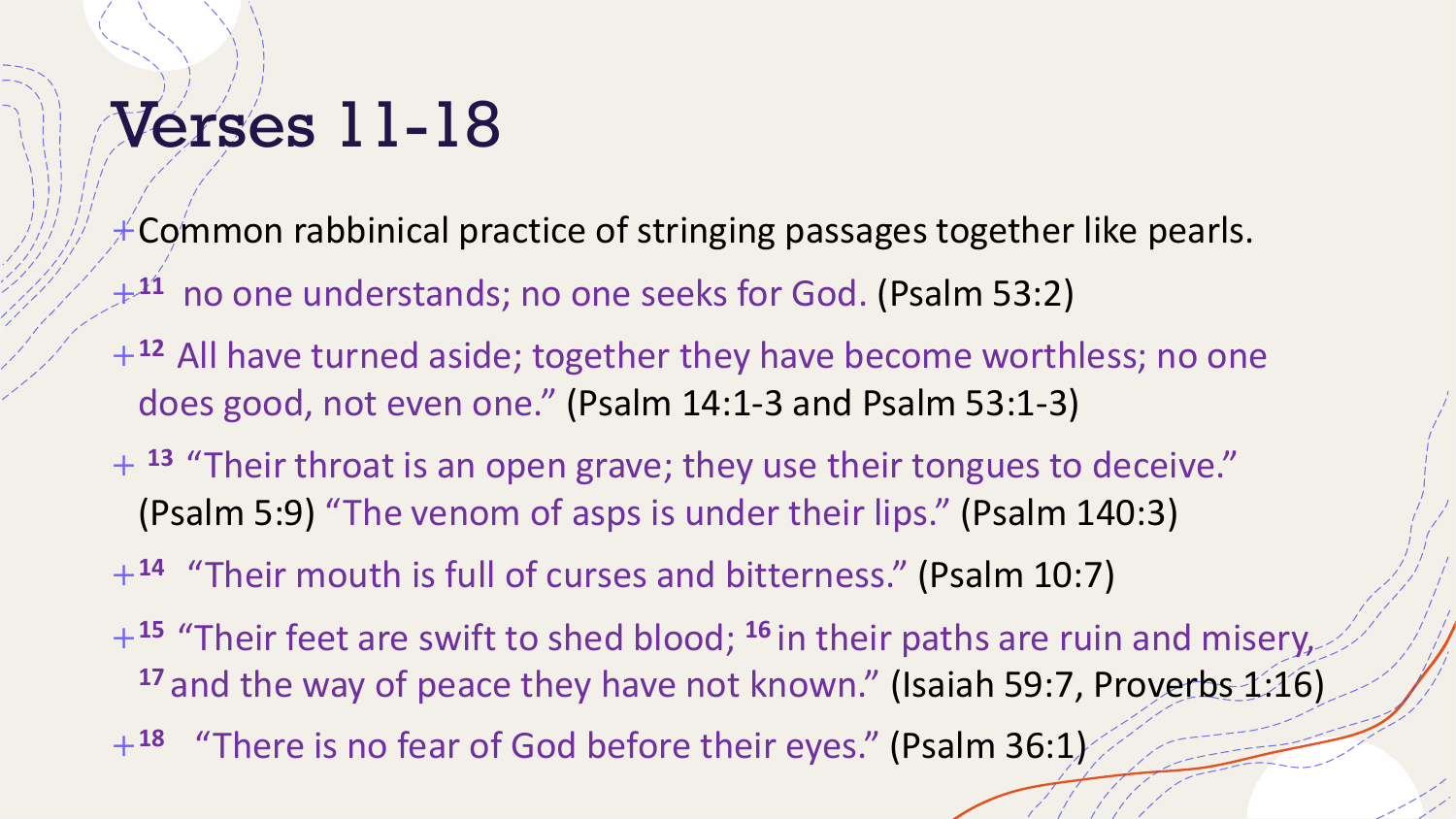#### Verses 11-18

+1. *The ungodliness of sin.* Sin is the revolt of self against God… the idolatry of self… or sinful pride.

- +2. *The pervasiveness of sin.* Sin affects every part of our human being (our throats, tongues, lips, mouths, feet, etc.)
- +3. *The universality of sin.* Negatively… no one righteous, no one understands, no one does good. Positively… all have swerved, all have gone their own way. 2 x that "all have gone their own way," 4 x "no one," 2 x "not even one." NO ONE stands up to the test of the law of God.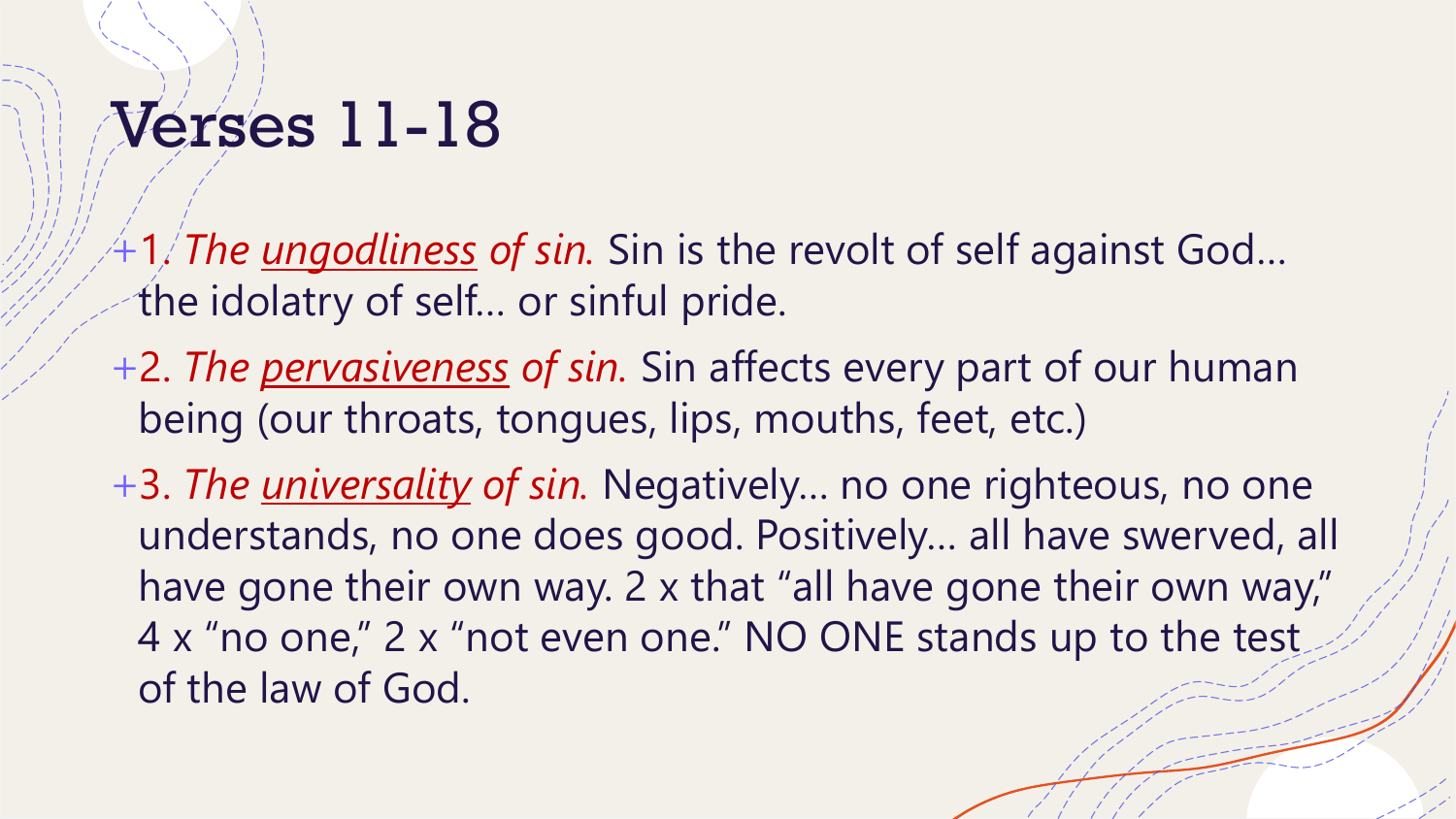# Verse 19

+**<sup>19</sup>**Now we know that whatever the law says it speaks to those who are under the law, so that every mouth may be stopped, and the whole world may be held accountable to God.

+Paul reminds Jews that the law applies to Gentile and Jew alike. His argument on the wrath of God against all humankind, both Jew and Gentile, culminates in Romans 3:20.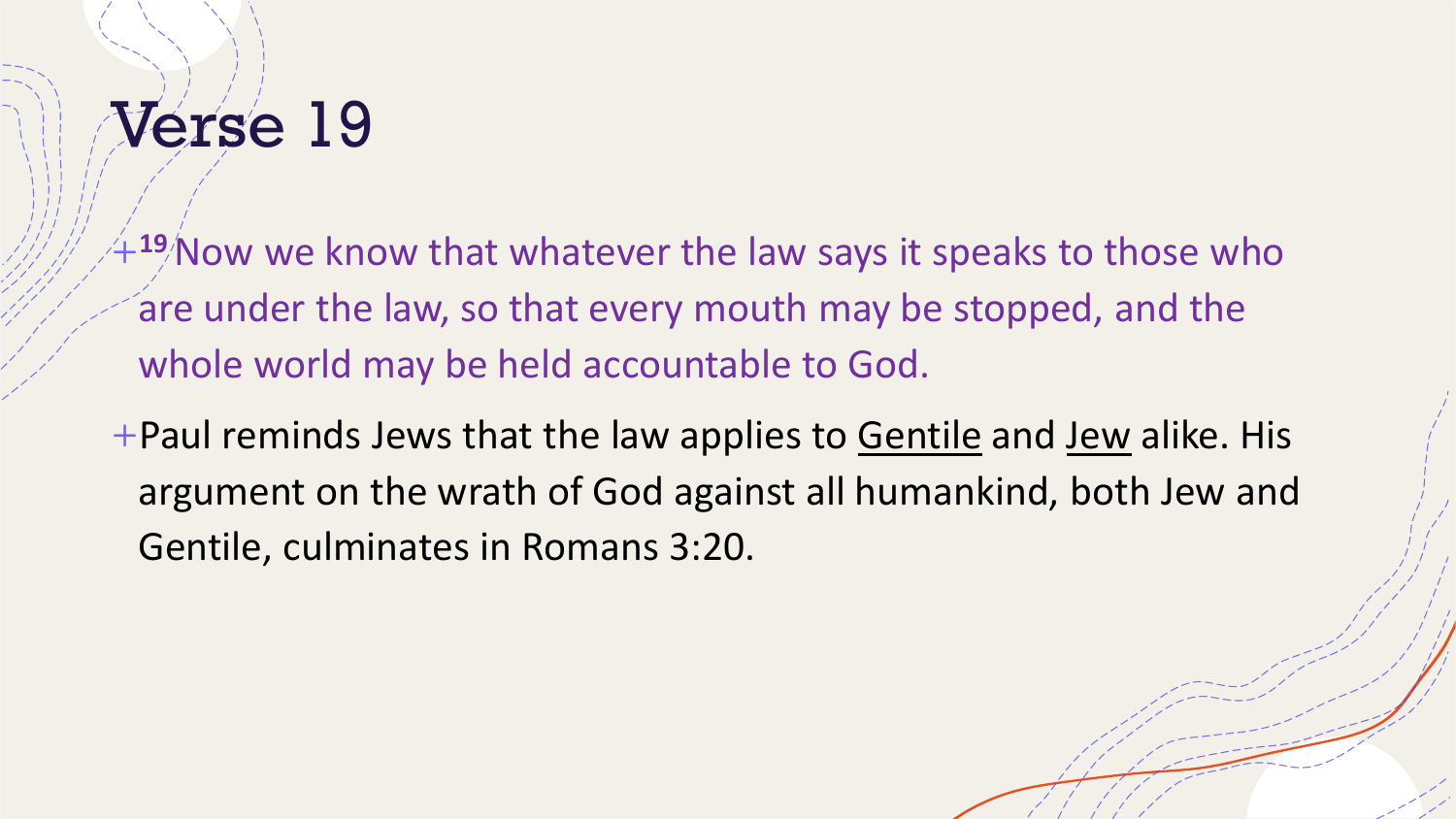# Verse 20

+**<sup>20</sup>** For by works of the law no human being will be justified in his sight, since through the law comes knowledge of sin.

+Paul states that the law serves to reveal the sinfulness of humankind.

+"The principal point… of the law… is to make[humankind] not better but worse; that is to say, it sheweth unto them their sin, that by the knowledge thereof they may be humbled, terrified, bruised, and broken, and by this means may be driven to seek grace, and so come to that blessed Seed [Christ]." --Martin Luther 1531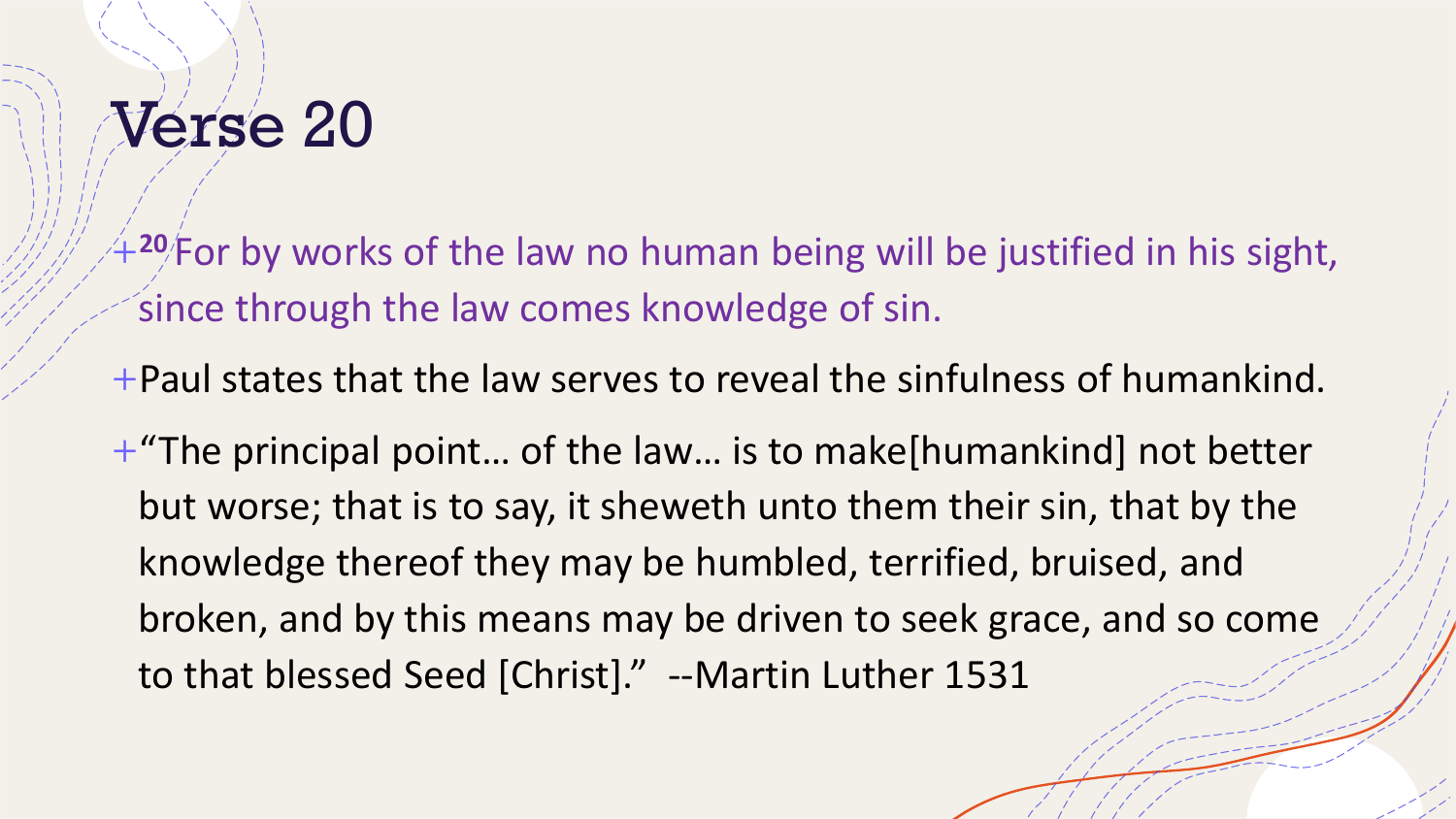#### Practical Applications

+Let God be true though every one were a liar (Romans 3:4).

- +We should all have a respectful fear of God and his wrath (Ecclesiastes 12:13).
- +God is ever faithful, just, and holy through goodness and righteousness.
- +Everyone is totality depraved in extent of being, not in degree.
- +God uses divine revelation in nature, conscience, the Bible, and Jesus Christ to bring believers to saving faith in Jesus.